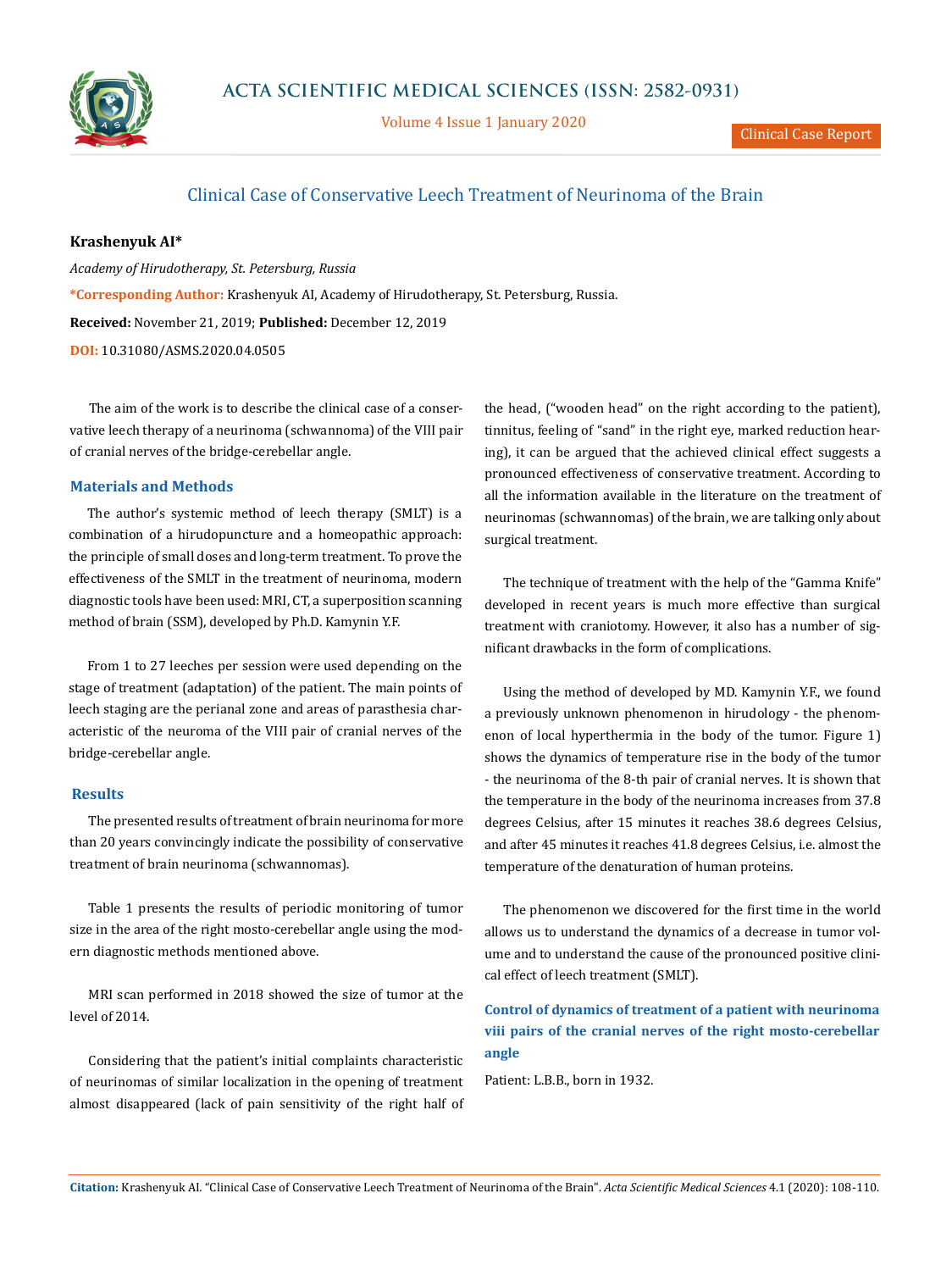| Date of research<br>and type of research<br>(CT, MRI, SSM)                                                                                                           | <b>Dimensions of</b><br>volume tumor<br>(in mm) | <b>Notes</b>                                                                                                                                                                                                                 |
|----------------------------------------------------------------------------------------------------------------------------------------------------------------------|-------------------------------------------------|------------------------------------------------------------------------------------------------------------------------------------------------------------------------------------------------------------------------------|
| 24.10.1996, MRI.                                                                                                                                                     | 25x21x22                                        | MRI signs of the mass of the right bridge-cerebellar angle.                                                                                                                                                                  |
| 23.03.1997, MRI.                                                                                                                                                     | 27,5x23x26                                      | MRI signs of auditory nerve neurinoma on the right.                                                                                                                                                                          |
| 10.09.1997, CT*.                                                                                                                                                     | 24x21x22                                        | CT scan signs of neurinoma VIII pair of cranial nerves on the right.                                                                                                                                                         |
| 18.03.1998 – Beginning treatment of the patient with medical leeches (applied systemic treatment method (SMLT) by professors<br>Krashenyuk A.I. and Krashenyuk S.V.) |                                                 |                                                                                                                                                                                                                              |
| 26.10.1998 CT*.                                                                                                                                                      | 31x23                                           | Compared with CT from 10.09.1997 - negative-body dynamics (increase in size). How-<br>ever, the patient recovered pain sensitivity of the right half of the face.                                                            |
| 01.09.2000, MRI.                                                                                                                                                     | 30x28                                           | Neurinoma of the right bridge-cerebellum angle. Compared with the data of 1999. - with-<br>out significant dynamics (data of 1999. lost).                                                                                    |
| 17.07.2002, MRI.                                                                                                                                                     | 25x21                                           | Compared with previous studies, the growth of neurinoma is not observed. Professor<br>Kholin A.V.                                                                                                                            |
| 25.04.2004, SSM                                                                                                                                                      | 22x20x21                                        | Stationary volume encapsulated formation in the projection of the right bridge-cerebel-<br>lum angle                                                                                                                         |
| 23.11.2005, MRI                                                                                                                                                      | 26x22                                           | MRI of the neurogenic tumor in the right bridge-cerebellar angle. Slight increase in size.                                                                                                                                   |
| 05.11.2008, MRI                                                                                                                                                      | 22x20x15                                        | MRI signs of a mass in the right lobe of the cerebellum. Encephalopathy of mixed origin.<br>Compared with MRI of 11.23.2005, - without significant dynamics ???                                                              |
| 15.07.2011, MRI                                                                                                                                                      | 23x16x19                                        | MR signs of mass formation of the right bridge-cerebellar angle. Compared with MRI<br>from 05.11.2008, there is a slight decrease in the size of the formation!                                                              |
| 21.10.2012 MRI *.                                                                                                                                                    | 23x16x19                                        | MR - a picture of the pathological volumetric formation of the right bridge-cerebellar<br>angle (VIII pair of the of cranial nerves on the right), as compared with the MRI of July<br>15, 2011, without significant changes |
| 11.07.2014, MRI *.                                                                                                                                                   | 23x16x19                                        | Compared with the MRI data of the brain from July 15, 2011: dimensions, contours, sig-<br>nal characteristics of the volume formation of the right bridge-cerebellar angle without<br>significant dynamics.                  |

**Table 1**

**Note** CT scan: Computed tomography; CT \*: Computed tomography with a contrast agent; MRI: Magnetic resonance imaging; MRI \*: Magnetic resonance imaging with a contrast agent;SSM is a method of superpositional brain scanning (electrodynamic brain scanning).

37.875 38.571 41.828 Space-occupying lesion in the right bridge-cerebellar angle (increase). Before hirudotherapy. 37.875

The spectrum of tumors before and in the process of hirudotherapy.

**Citation:** Krashenyuk AI*.* "Clinical Case of Conservative Leech Treatment of Neurinoma of the Brain". *Acta Scientific Medical Sciences* 4.1 (2020): 108-110.



45 minutes after treatment.



**Figure 1:** Remote thermometry. Method: super positional brain scanning (SSM) [1].

109